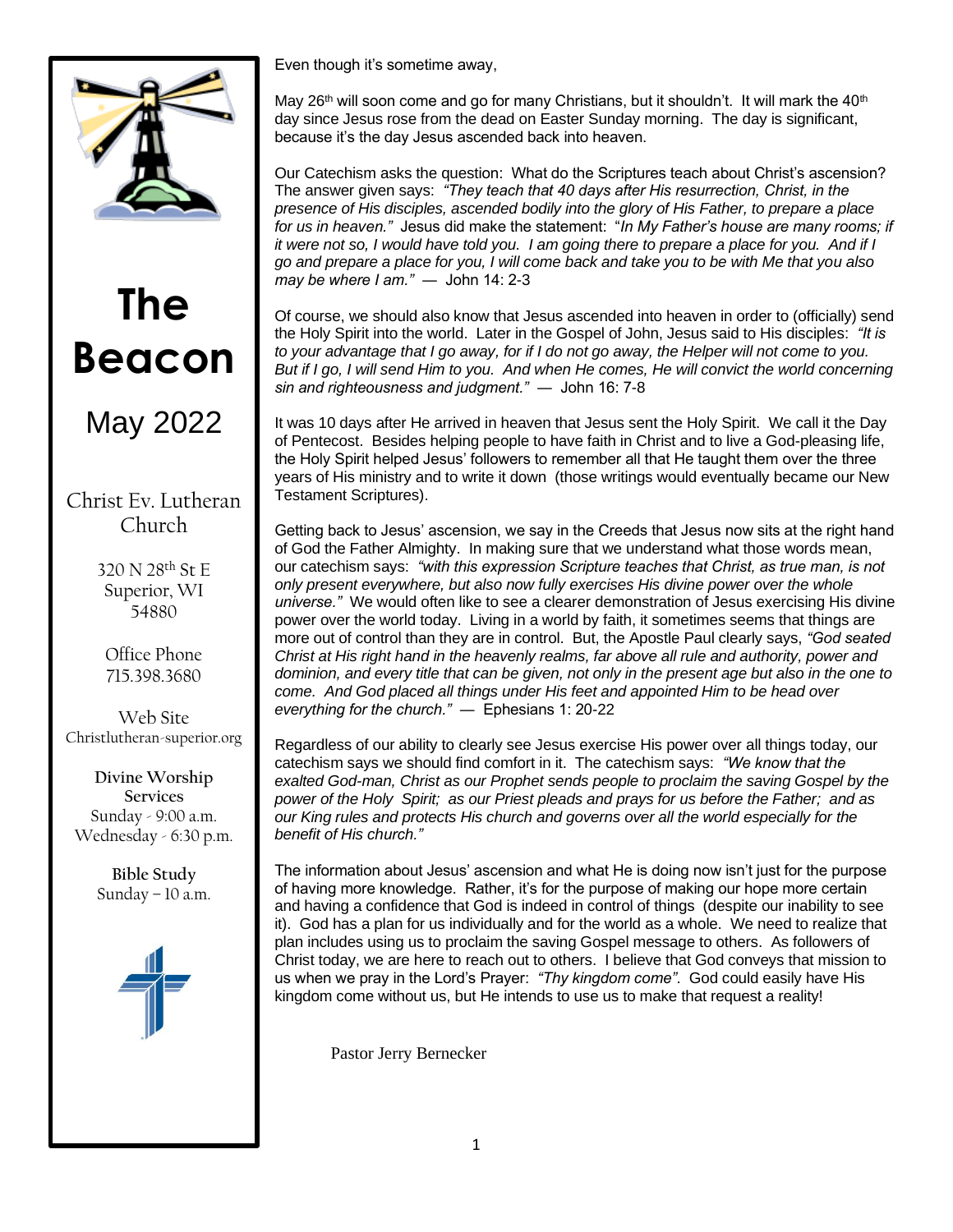

#### **SATURDAY May 7th**

#### **9:00 AM – 2:00 PM**

Christ Lutheran Church 320 N 28th Street E Superior, WI

Bring mom out for a Spring Fling Craft & Vendor Fair!

Wonderful crafts like beadwork, rope baskets, scrubbies and jewelry along with goods from vendors like Pampered Chef, Lularoe, Lilla Rose, and Norwex.

Come support the Christ Lutheran youth group and check out their table. They will have crafts from members of the church, baked good and concessions.

#### **Voter's Meeting**

**May 15, 2022 at 10 a.m.** Election of officers and board members.

## **Thank You to Our Sunday School Teachers**

Another year of Sunday school has flown by with the last day of Sunday school being May 22 and the Board of Christian Education would like to thank all of our hardworking Sunday school teachers who work hard teaching our children the Word of God and bringing the love of Jesus to them. So, when you are dropping your kids off be sure to thank them for their devotion to your children. Our Devoted teachers are:

Pre K – Kindergarten – Jessica Stumpf & Mallory Allen 1<sup>st</sup> & 2<sup>nd</sup> Grade - Shannon Allen & Kim Klomhaus 3 rd – 5 th – Shane Kroeplin, Jill Markee & Deb Winans 6<sup>th</sup> & 7<sup>th</sup> Grade – Youth – Helena & Dominic Frost Elisabeth Hannula & Donna Manos– music Pastor Schield – Confirmation & Bible Study Pastor Bernecker - Adult Bible Study

Shannon Allen for doing the Nursery Roll, which sends out cards and stuff to the kids who are not old enough for Sunday School.

And to the substitutes that helped out during the year.

Thank you to John Keske for serving as the Sunday school Superintendent!

Please consider teaching for the 2022-2023 school year, help is really needed.

# **Christ's Men**

## **Men, Let's Do Lunch**

Christ's Men will meet on Tuesday, May 3 at 12 noon at Superior Family Restaurant. This is an opportunity to gain guidance and spiritual support from God's Word as well as an excellent opportunity for Christian friendship.

### **Church Council Minutes**

#### April 14, 2022

**Members Present:** Pastor Bernecker, Len Campbell, Wayne Ploetz, Don Hauser, Mike Kraemer, John Keske and Sharyn Vengrin

#### **Call to order: Len Campbell**

**Opening Prayer: Pastor Bernecker**

**Call for additional agenda items:** None

**Minutes from Council Meeting: Don** made the motion to accept the February 10, 2022, minutes, Wayne seconded. All in favor. Motion Carried.

**Pastor's Report:** Pastor and Jenny Schoessow transferred to Mount Olive Lutheran Church, Duluth. **Treasurers Report:** Ending Balance: \$63,452.03. Mike made the motion to accept the ending balance. Seconded by Sharyn. All in favor. Motion carried

**BOARD AND COMMITTEE R REPORTS: Trustees Report:** 

# February:

Clearing snow

Have completed brushing the front areas of the church. Rick's Tree and Stump Removal completed. Estimate was \$2,000. Came in at \$1,360.00. Under budget \$640.00

Superior Fire Department made a building inspection 2/10/22. We had a failure on our emergency lights. Need to change batteries. March:

Changed batteries in all emergency lights. (Interstate-BSL0905 @ \$10.75 each x6 plus shipping and tax.) Changed light in Sunday School Hall

#### **Board of Deacons:**

**Old Business:** Thanks to all who helped with soup and sandwiches.

**New Business:** All sitting Deacons whose terms are up were asked if they would serve another year. All said yes.

A new member has shown interest in becoming an officer or Deacon. They will be contacted.

Pastor Bernecker questioned our policy for canceling church due to inclement weather.

We will address before next winter.

We need 2 people each Good Friday service for candles and lights (all set). We also need help stripping the altar on Maundy Thursday (all set). Len has prepared an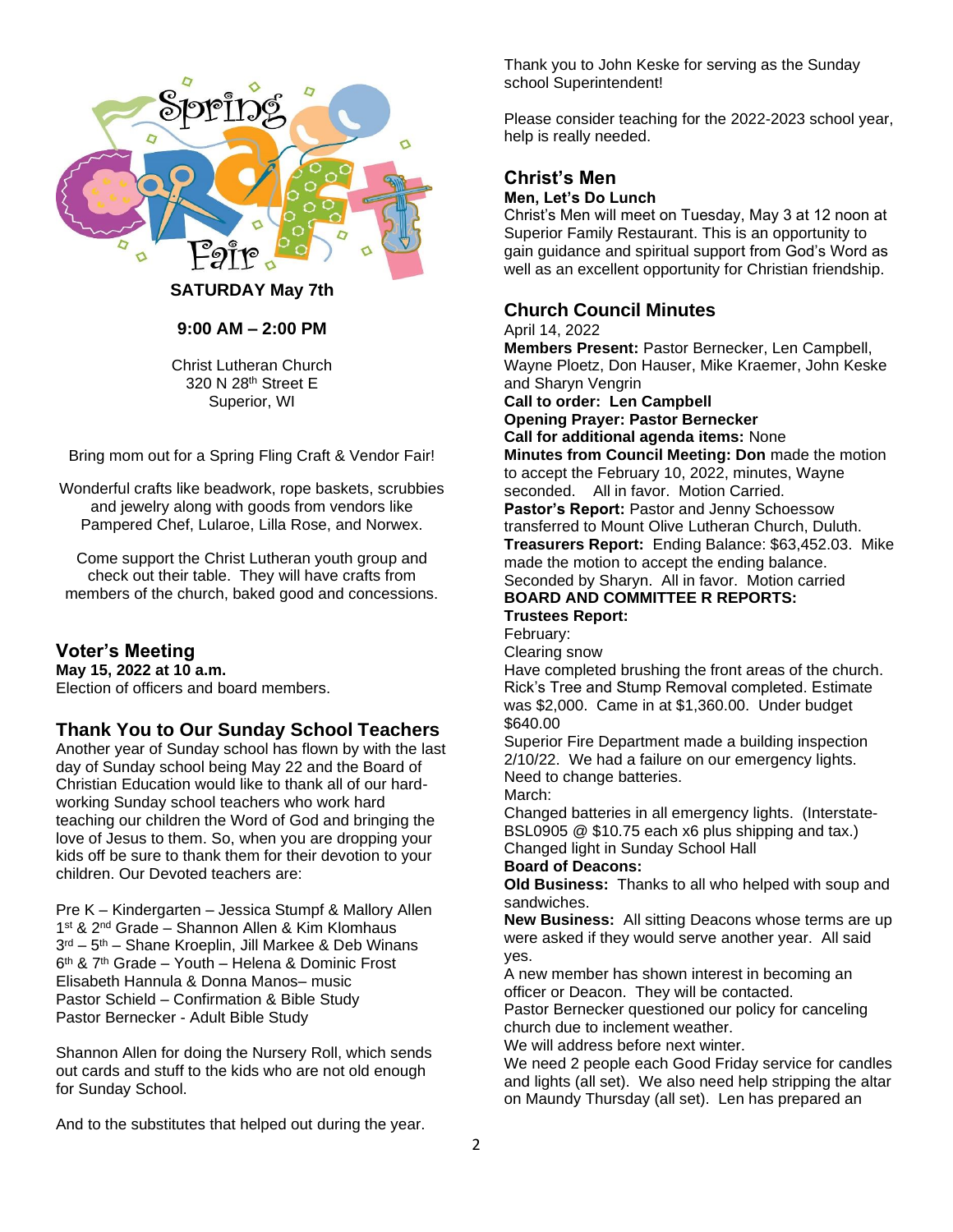informational post card about our church to send to our membership It was approved to mail out.

Millie brought a lighted, framed picture of Jesus to be donated to the church. We will determine where to put it at a later date. Thanks Millie.

#### **Next meeting on Monday, April 25, 2022 at 5pm. Board of Stewardship & Evangelism: Old Business:**

Len thanked those members of the Board for a good job in putting on the advent Soup and Sandwich on March 30<sup>th.</sup> About twenty-five people were in attendance. We discussed options to improve the Time and Talent forms and changes that can be made. Pastor Bernecker updated the board with information related to a process for congregational members to figure out what their passions and talents are. The overall process could lead to awareness of the gifts they have to help the church do God's work. Our board will go through a shortened training session with Pastor Bernecker at the next meeting and then decide if we want to pursue this avenue with Congregation.

New Business:

The board reviewed and discussed sending out a postcard to all members with information pertaining to the operation of the church. The postcards will be sent out in the next couple weeks.

Len informed the group that the Damiano soup kitchen was opening. An announcement was made at the church service on Sunday, April 10. As we will be looking for volunteers to work at the soup kitchen, a sign-up sheet has been posted on the office door. A bulletin announcement will be April 17 bulletin. We will be working the second Monday of the month from 8:30am to 1:00pm beginning May 9. A member told the board that he is looking for a space at the church to host a gaming night for his son and friends. He was told that this will need to go to the Council for consideration. He will attend the May board meeting to discuss.

**Other Business: None**

**Next Meeting: Monday, June 6, 2022 at 5:00pm.**

**Board of Education:** Fund raising is going well. No Sunday School on Easter Sunday.

**Memorial Committee: No Report**

**Endowment Committee:** As printed. **Memorial Garden:** Still resting.

**Old Business:**

Nomination of Officers/Board Members for 2022-2023. Reminders were made.

#### **New Business**

Payments to Concordia Plan Services: Wayne will find out.

**Request to use Fellowship Hall: None Next Council Meeting: May 12, 2022 @ 5:00 pm Adjournment: Lord's Prayer**

## **Stewardship**

#### **Living Sacrifices**

Stewardship is not just about giving money to the church. It includes this, to be sure, but it is not limited to it. Stewardship involves our whole life – everything we have and everything we are.

Let us not, though, fall into the trap of thinking that because we give of ourselves in one area then we can neglect giving in another. Stewardship is not stealing from Peter to pay Paul. It is not a game that we play whereby we justify ourselves in not giving a tenth of our income because we have given in some other way. This is why our Lord warns: "Woe to you, scribes and Pharisees, hypocrites! For you tithe mint and dill and cumin and have neglected the weightier matters of the law: justice and mercy and faithfulness. These you ought to have done, without neglecting the others." (Matthew 23:23) We are given to do both – tithe of ourselves and what we have.

And so it is that St. Paul makes his appeal to us: "I appeal to you therefore, brothers, by the mercies of God, to present your bodies as a living sacrifice, holy and acceptable to God, which is your spiritual worship. Do not be conformed to this world, but be transformed by the renewal of your mind, that by testing you may discern what is the will of God, what is good and acceptable and perfect." (Romans 12:1–2) We are to present our bodies as a living sacrifice to God. We are not to have the mind of the world, where we exchange equal weight of this for an equal weight of that and think that we have done what God has required. Our

whole life is given over for service in and for the Church of God. This is to be done in thanksgiving for what God in Christ has accomplished for us. This is our spiritual worship, the reasonable response to what He has done for us. Not one for the other but all in all.

But what does this look like? St. Paul never lays down a general principle without also giving us some practical application of what shape that principle is to take concretely. He gives the general principle that our bodies are to be living sacrifices to God. And, after admonishing those who have been given particular gifts of grace to serve the church, St. Paul then speaks generally of what is expected of all. He says:

"Let love be genuine. Abhor what is evil; hold fast to what is good. Love one another with brotherly affection. Outdo one another in showing honor. Do not be slothful in zeal, be fervent in spirit, serve the Lord. Rejoice in hope, be patient in tribulation, be constant in prayer. Contribute to the needs of the saints and seek to show hospitality." (Romans 12:9–13)

This is what it looks like to present your bodies as living sacrifices. This is how we live out the grace of God here in time.

Let us then heed the apostle's teaching. Let us present our bodies – everything that we have and everything that we are – as living sacrifices to God, our reasonable response to what God in Christ Jesus accomplished for us by His death and resurrection. Through this, we have forgiveness of sins, a new life in Christ, and eternal salvation. And through this worship, the grace of God is made manifest in His saints – for the church and the world.